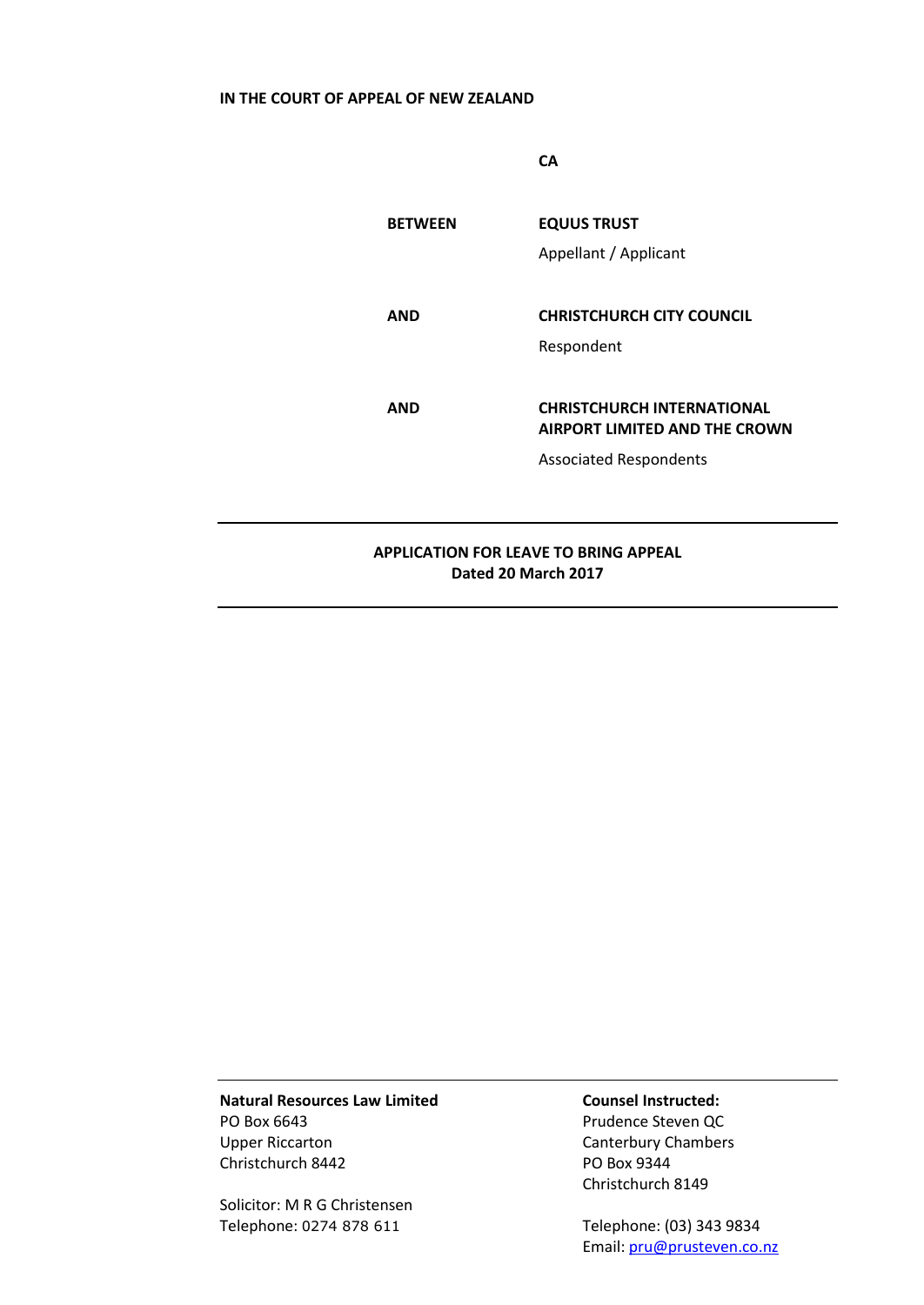**EQUUS TRUST**, the Applicant, gives notice that it is applying for leave to appeal to the Court against the judgment of the High Court dated 21 February 2017 in CIV-2016-409- 606 (Christchurch Registry), which was an appeal on points of law from Decision 23 of the Independent Hearings Panel (**the Panel**) on the Proposed Replacement District Plan.

The Applicant is seeking to appeal against the whole decision.

The Applicant is making its application for leave under s308(1) of the Resource Management Act 1991 (**the RMA**), being an application for leave to appeal a decision of the High Court under s299 of the RMA.

## **The specific grounds of its appeal are:**

#### *Questions of Law*

- 1 The questions of law that the Applicant seeks to have determined on appeal to the Court of Appeal are:
	- Q1 Do the objectives and policies of Chapter 6 of the Canterbury Regional Policy Statement (**RPS**) impose a mandatory direction to rezone land identified on Map A as a Greenfield Priority Area?
	- Q2 Is it lawful for an RPS to contain provisions (including policies and statements of methods) that are directive to a territorial authority as to the zoning of land to be included within a district plan, including as to timing?
	- Q3 Was it lawful for the Panel to decide that retaining the existing rural zoning would 'give effect to' the RPS as required by section 75(3)(c) of the RMA?
	- Q4 Whether, in terms of s23 of the Canterbury Earthquake Recovery Act 2011 (**CERAct**), the Panel's decision is inconsistent with the Land Use Recovery Plan (**Recovery Plan**)?

#### *Grounds*

- 2 In concluding that the Applicant's land should not be rezoned through the Replacement District Plan process, the Panel misdirected itself as to the proper interpretation of relevant provisions of Chapter 6 of the RPS, insofar as it held that:
	- 2.1 The RPS allows for choice, rather than containing a mandatory direction to rezone, including choice in the determination of the nature, timing and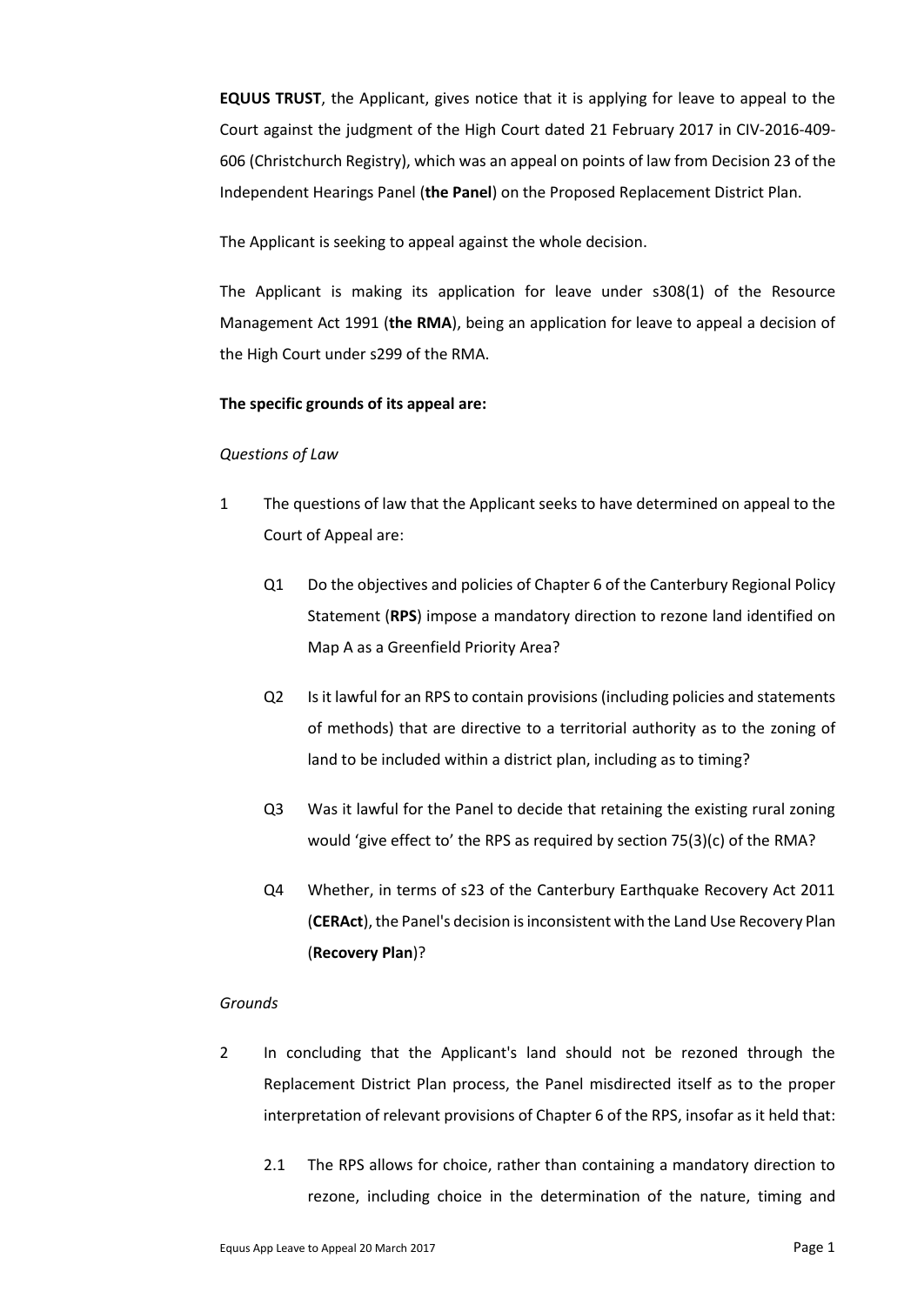sequencing of new urban development, so as to assist land use and infrastructure integration; and

- 2.2 It would be "highly unusual and potentially ultra vires" for an RPS to seek to impose a mandatory direction as to the zoning of land.
- 3 Factors supporting the Panel's decision of relevance to the proposed appeal questions are contained in para [58] of the High Court judgment.
- 4 In also rejecting the 'mandatory zoning' approach advanced by the Applicant, the High Court upheld the Panel's decision, concluding (relevantly) that it was open to the Panel to come to the conclusion, both on the evidence before it, and, more relevantly, in light of the wording of the relevant planning documents (the Recovery Plan and the RPS) that the land should not be zoned Industrial "at the present time".
- 5 In so concluding:
	- 5.1 The High Court(wrongly) approached the interpretation exercise on the basis that the RPS provisions pose "imprecise criteria" of a kind discussed by Blanchard J in *Vodafone NZ Limited v Telecom NZ Limited*; *1*
	- 5.2 That the interpretation of the Recovery Plan and the RPS provisions favoured by the Panel was a "permissible option" available to it; and
	- 5.3 Identified certain provisions of the Recovery Plan and the RPS that supported the Panel's interpretation.
- 6 The Applicant's proposed grounds for appeal are that:
	- 6.1 The Recovery Plan and relevant provisions of Chapter 6 RPS are capable of only one correct interpretation;
	- 6.2 Relevant provisions of each of the Recovery Plan and Chapter 6 RPS, read as a coherent whole, provide a clear direction (as opposed to a choice) that the Applicant's land, being identified as within a Greenfield Priority Area on Map A Chapter 6, RPS, ought to have been rezoned through the Replacement District Plan process, this being the only interpretation available to the Panel, had the provisions been properly interpreted;

1

<sup>1</sup> [2011] NZSC 138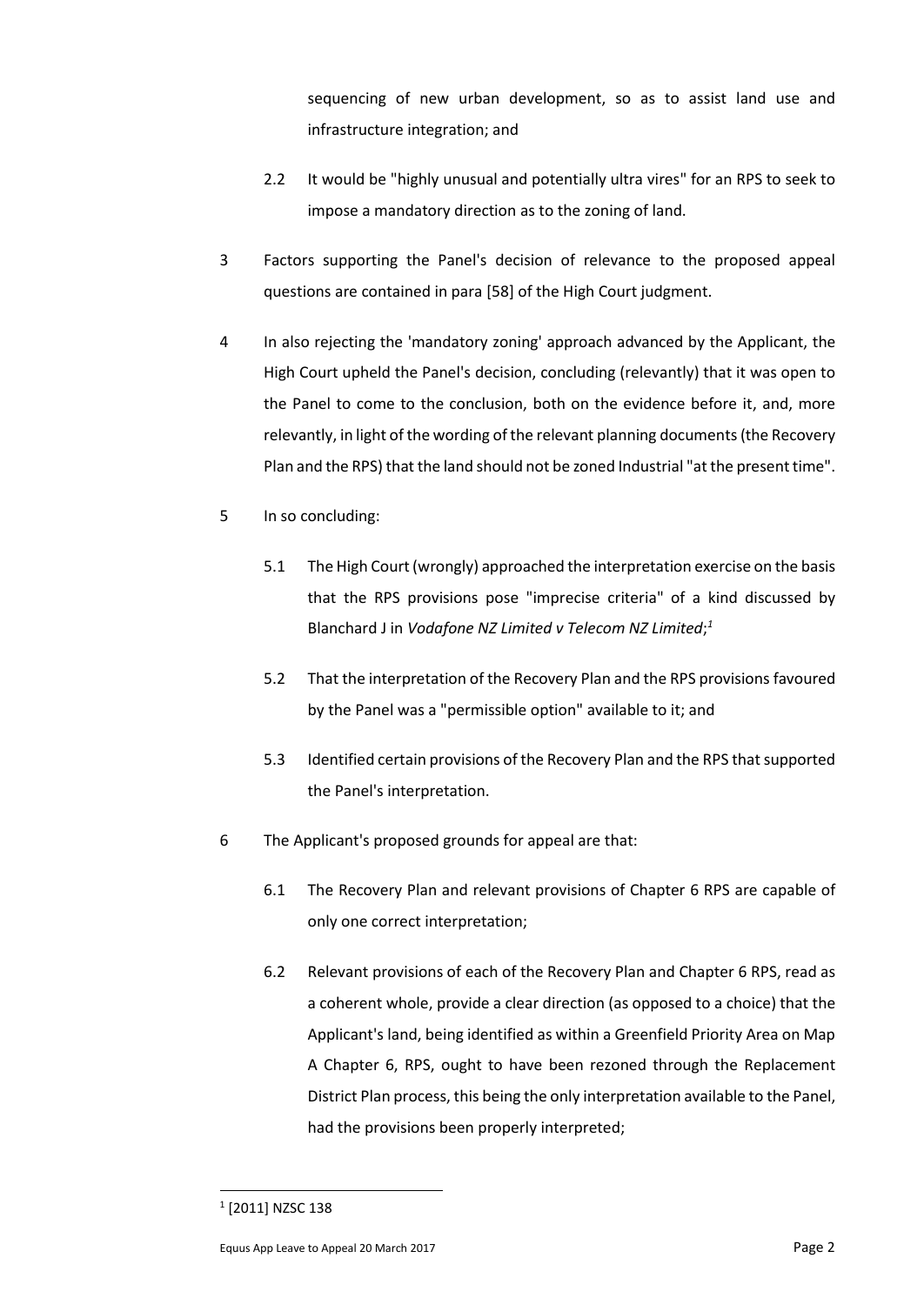6.3 Any perception of ambiguity or imprecision in the RPS directions that might arise from reading provisions in isolation would have been cured had all relevant provisions been read in their entirety.

## **The Court of Appeal should grant the Applicant's leave to appeal because:**

- 1 The questions sought to be answered by the Court of Appeal:
	- 1.1 Are matters of general or public interest and importance, extending beyond the particular circumstances of the Applicant's case; and
	- 1.2 Are seriously arguable.
- 2 Their significance lies in the fact that it is becoming more common for Regional Policy Statements across the country to set "urban limits".
- 3 Some RPS documents, such as Chapter 6 of the RPS (which applies to Greater Christchurch), contain provisions relating to the location and timing of urban development that are directive in their nature.
- 4 Whether such provisions are lawful, and how provisions of this nature should be interpreted (to which a district plan must "give effect to" by s75(3)(c) RMA), are matters of wide public interest.
- 5 In particular:
	- 5.1 Both the Recovery Plan prepared under the Canterbury Earthquake Recovery Act 2011, and provisions of Chapter 6 of the RPS, were inserted by the Minister of Earthquake Recovery pursuant to direction under s23 of the CERAct;
	- 5.2 Each document is intended to provide a clear and certain planning framework as to where and how new development should occur, for the recovery of Greater Christchurch, following the 2010/2011 earthquakes;
	- 5.3 The RPS, in particular, contains prescriptions as to where business development (including industrial) should occur (and as a corollary) where it should not, so as to provide planning certainty throughout the recovery period;